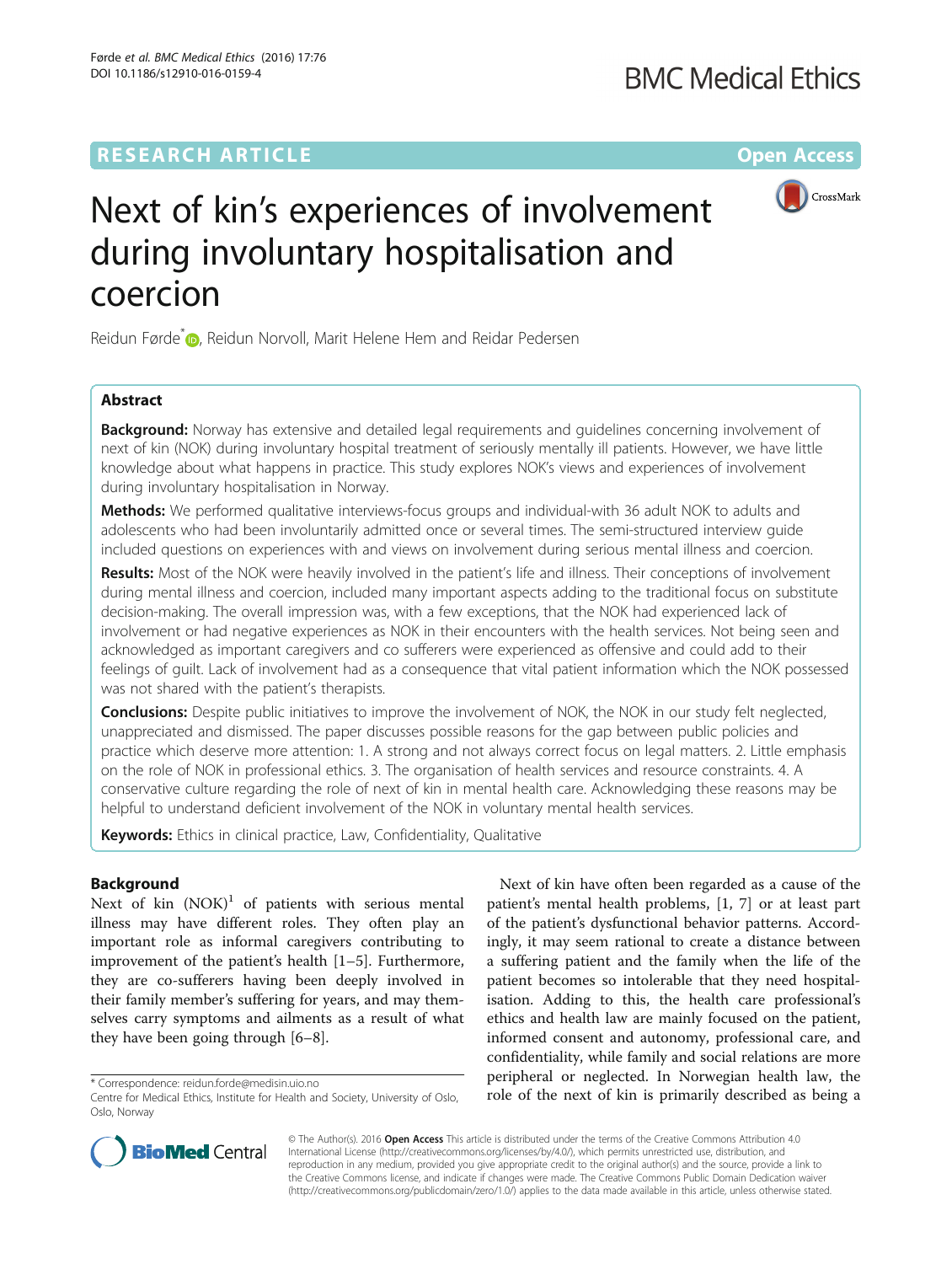representative for the patient when the patient's mental competence is lacking.

Lack of resources and time limitations may cause suboptimal treatment and care in Norwegian mental health care [\[9](#page-7-0)]. One may question whether mental health care, which already struggles with limited resources, should be required to support next of kin in addition to giving necessary treatment and care to a mentally ill person. In addition to resource allocation dilemmas, responsibility for the next of kin's needs may create other ethical dilemmas for health care personnel related to confidentiality and weighing loyalty to the patient up against the needs of the next of kin [\[10](#page-7-0)], e.g. how should health care deal with anxious relatives of patients who do not wish to have their family involved?

A substantial amount of research literature confirms the important but very difficult role of next of kin of seriously ill patients [\[11](#page-8-0), [12\]](#page-8-0). Better involvement of the patient's family and network in the treatment may improve the patient's and the relatives' health, reduce sick leave rates, and reduce health care costs [\[4](#page-7-0)]. Over the last 25 years, several policy initiatives have been taken to increase the involvement of NOK of people with serious mental health problems [\[13](#page-8-0)–[15](#page-8-0)]. However, various barriers exist which limit necessary involvement of NOK [\[7, 8](#page-7-0), [16, 17\]](#page-8-0).

When it comes to involvement of NOK during serious mental illness and coercion (e.g. involuntary hospitalisation), there is little knowledge about the NOK's own perceptions, opinions and experiences of 'involvement'. This is a problem, since the question of involvement of NOK may be particularly pressing and challenging during coercive treatment. This paper presents NOK of patients exposed to coercive measures' views on the importance of involvement, their experiences of being involved during hospitalization of their family member and their suggestions for improvement when their family member is involuntarily hospitalised.

## Method

## Study context and design

Norwegian citizens are legally autonomous in health matters at age 16. Before this, parents must consent to treatment, and they are entitled to receive all information on behalf of their child. In cases where the patient is older than 16 and lacks decision-making capacity, the NOK should be asked what they know about the patient's presumed preferences before decisions are made. To fulfill this representative role, the relatives need to receive all relevant information about the patient's illness and treatment.

In the Norwegian mental health care legislation, lack of competence is not among the formal criteria for involuntary treatment. The main criterion for using coercive measures is serious mental disorder. Furthermore, one of the two following criteria has to be fulfilled: The psychiatric treatment is necessary due to the potential treatment benefits for the patient ("the treatment criterion") or the patient is assessed to be a great danger to him/herself ("the risk criterion") or to others.

Irrespective of the patient's level of competence, the next of kin have the right to appeal any decision about coercive measures, and must accordingly receive necessary information. This information is limited to what is strictly necessary to complain, i.e. that a formal decision has been made and information about the right to complain, what has been decided, and which conditions in the law that are fulfilled, but no further information, e.g. about the reasons for coercion etc [\[13](#page-8-0)]. Thus, the NOK's right to information in such instances is very limited compared with the information NOK are entitled to when the patient lacks competence to consent.

Formal coercion for adults and adolescents is mainly performed within specialised health services, while community health services can request involuntary hospitalisation. Mental health care in Norway is publicly funded and organised as 'specialised health services' – i.e. hospital trusts (hospitals and outpatient clinics) and as 'community health services' (e.g. general practitioners, ambulant services, local emergency teams, supported housing).

This study is part of a large-scale project in Norway called 'Mental health care, ethics and coercion' (PET), started in 2011. The project aims to explore ethical challenges related to coercion and involvement in care from the perspectives of staff, patients and next of kin using a qualitative design across various settings [\[18](#page-8-0)]. Focus group interviews were chosen as the primary method for gathering empirical data because group interactions can stimulate open, democratic discussions about the moral views regarding coercion [[19](#page-8-0)–[21](#page-8-0)].

#### The participants

The study consists of three focus group interviews and one individual interview with next of kin to adults and three focus group interviews and one parent interview with parents to adolescents, in total 36 NOK to 33 ill family members. All patients had been involuntarily admitted once or several times. Four adolescents had been hospitalised before the age of 16 on parental consent. The study population was dominated by women. An overview of participants, type of family relations and mental health problems, and types of coercion is shown in Table [1.](#page-2-0)

# Recruitment and data collection

Participants were interviewed between November of 2012 and March of 2013.

A combination of purposive and convenience sampling was used with broad inclusion criteria. Family members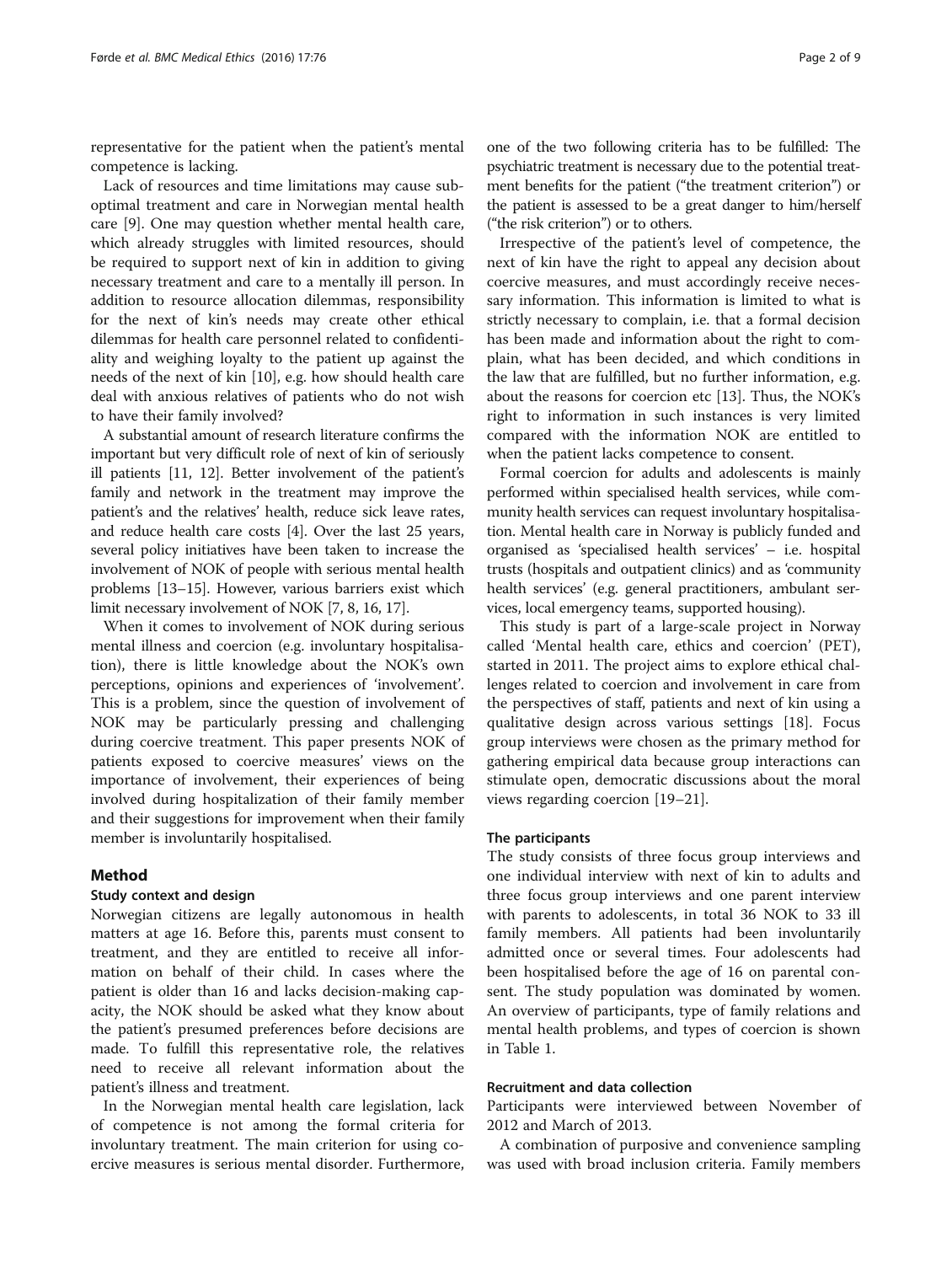#### <span id="page-2-0"></span>Table 1 Overview participants

|                                   | NOK to adults<br>$(N = 20)$                                                                                                                                   | NOK to adolescents<br>$(N = 16)$                                                                          |
|-----------------------------------|---------------------------------------------------------------------------------------------------------------------------------------------------------------|-----------------------------------------------------------------------------------------------------------|
| Age of interviewee                | $30-65$ years                                                                                                                                                 | $35-55$ years                                                                                             |
| Family relations                  | Father (1)<br>Mother (13)<br>Sister (2)<br>Daughter (3)<br>Female partner<br>to male (1)                                                                      | Parents (5)<br>Mother (5)<br>Father (1)                                                                   |
| Age of sick<br>family members     | $23 - 57$                                                                                                                                                     | $16 - 20$                                                                                                 |
| Type of mental<br>health problems | Psychosis/schizophrenia<br>(majority)<br>Bipolar disorder<br>Depression/suicidal<br>thoughts<br>ADHD and Asberger's<br>syndrom<br>Substance abuse<br>problems | Anorexia nervosa<br>Anxiety/Depression<br>Suicidal thoughts/<br>self harm<br>Psychosis/bipolar<br>episode |
| Duration of<br>problems           | $1-20$ years                                                                                                                                                  | One short episode<br>- 5 years.                                                                           |

to adults were recruited through local NOK organisations in three counties in south-eastern Norway. Family members to adolescents were recruited from adolescent wards in two hospitals participating in the PET research project.

The focus group interviews, consisting of 4–7 participants, were held in NOK-organisations' meeting rooms or in the hospital and lasted 3 hours, including breaks. The parent interviews and individual interview were held in private locations. The individual interviews were conducted by one researcher (RN), and the focus group interviews were led by two researchers (RN and RP or MHH) who had different roles, one being the moderator and main interviewer [\[19](#page-8-0)–[21\]](#page-8-0).

The semi-structured interview guide (see Additional files [1](#page-7-0) and [2](#page-7-0)) included questions on coercion and experiences with and views on involvement during serious mental illness and coercion. Data from the last part of the interview guides are presented in this paper. We used a broad definition of coercion, including formal, informal and perceived coercion and any type of coercive measure (involuntary commitment, physical restraints, involuntary medication etc.). Participants were encouraged to illustrate their views with concrete examples.

## Data analysis

The transcribed interviews were first read to get an impression of the whole, then reread several times paragraph by paragraph, and notes were taken to get a memo of the content (e.g. NOK missing information, feelings of being met with hostility and cooperation with the health care). A special focus was on descriptions of the cooperation between NOK and health care personnel, and the NOK's suggestions for improvements. Based on the memos, categories were made. Interpretations led to establishment of patterns and links between themes. All authors have read the interviews individually, and have discussed the findings and interpretations.

The results will be presented under four headings; 1) Life as next of kin 2) The importance of involved during serious mental illness and coercion. 3) Experiences with inadequate involvement. 4) Descriptions about useful or good involvement.

# Results

#### Life as next of kin

Most of the participants have lived close to the patient for many years, and most of them are deeply involved in the patient's life and illness. The informal care responsibilities are generally extensive, in particular during aggravation of the illness before an involuntary hospitalisation.

NOK gave vivid pictures of their life with family members with serious mental illness and of their own suffering, anger, anxiety and grief for their family member. They describe feelings of deep loneliness and insufficient social support as they, due to feelings of guilt and shame-or out of loyalty to their loved one-had not permitted themselves to share these negative experiences with their social network. Accordingly, they had a great need to be seen, acknowledged and met by the health care personnel taking care of their family member.

One example of this continuous pressure over years, is the description from the parents of a child with serious eating and self-harm disorders: "So it is worse than having an infant at home. You have to be on guard almost all the time. You wonder how their mood is today, how are things, how is the look in her eyes. Yeah, you study your child the whole damn time, really! And you walk around dreading something, kind of..."

Even though there could be conflicts between patients and family members regarding the need for hospitalisation and medication, the participants' willingness to care for their family member over time, and their strength and creativity in this matter are striking. The person with a serious mental illness might be a burden, but is also a loved one.

# The importance of involvement during serious mental illness and coercion

The NOK had a varied understanding of involvement during involuntary hospitalisation. Their concerns and feelings of responsibility did not cease although health care had formally taken over the treatment responsibility. Being seen, met, included and acknowledged as informal caregivers during hospitalisation is a basic element of involvement. This also included acknowledging NOK's own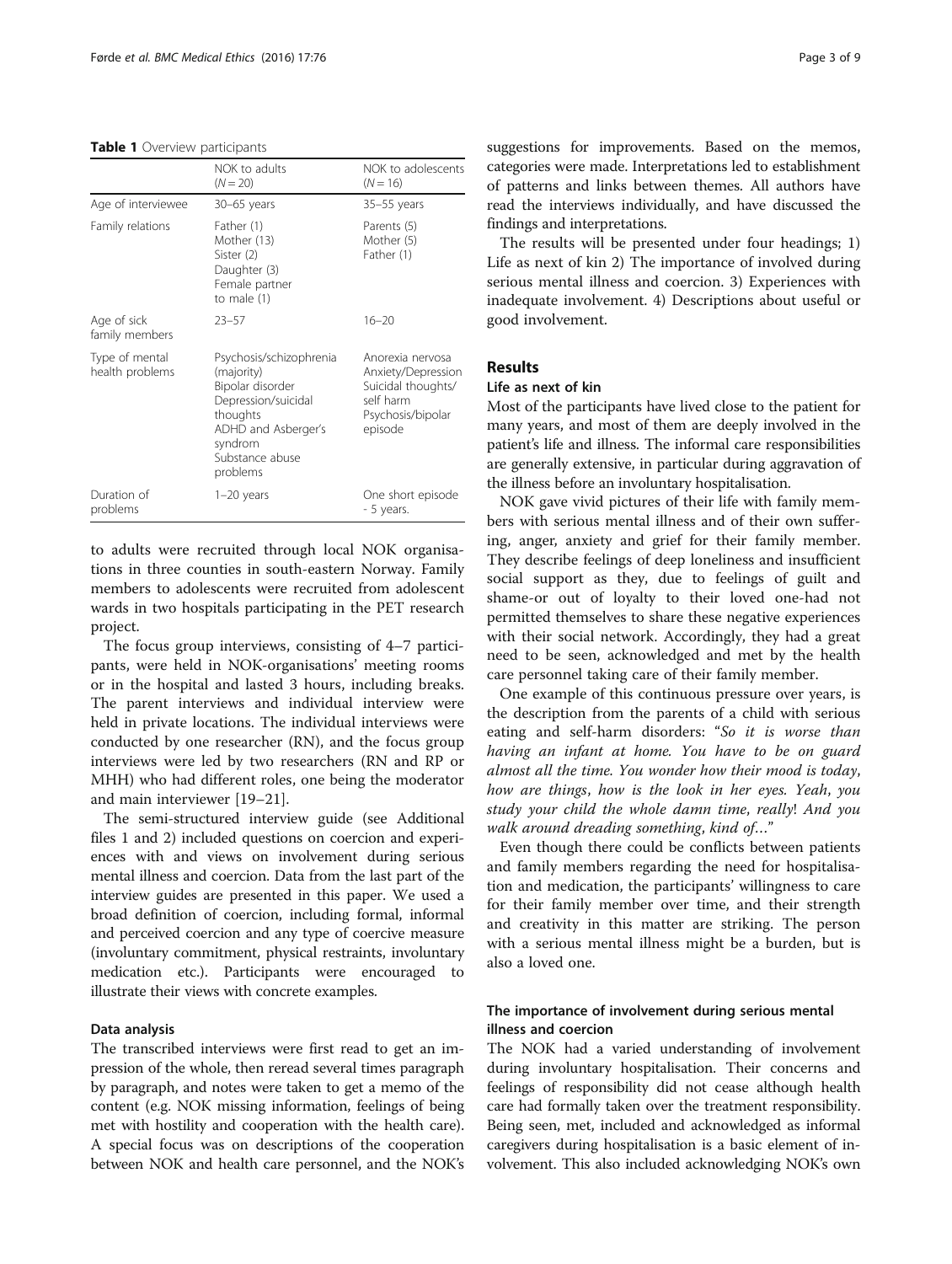needs and interests, e.g. during a crisis related to the involuntary hospitalisation.

As caregivers they wanted to contribute with relevant information about the patient's illness and needs, and they, in turn, needed general information about the illness, treatment and care, information about the services and routines in the institution. Some NOK also wanted more specific information, however, they generally did not want all the details, recognising that they do not have unlimited rights to be involved in personal matters. Many NOK state that they do not want private information, but need general information which they are legally entitled to, and which may offer relief and make them able to prepare their near future and improve the support they want to offer as NOK: "I do not want them to breach confidentiality; I just need to know what is happening." (daughter of adult patient).

NOK described involvement as communication, as a dialogue, rather than a one-way information flow. Involvement and dialogue are particularly important the first time a family member is involuntarily admitted, since this is often very scary. A positive story was told by a mother: "We felt we were trusted. There was a long meeting, with two doctors (…).. and my ex and me. And it made such an impression on my ex, that he started sobbing. (…) it was such a relief to be believed. (….) and to be regarded as someone who could give some extra information, some background information about our son …". (mother of adult patient).

Involvement did not mean treatment responsibility for their mentally ill family member. Many NOK describe that they are given too much responsibility in the treatment of their family member. Most of them state that they need to be just family members.

# Noninvolvement may harm the patient

Preserving or repairing family bonds, during and after aggravation of illness and hospitalisation, was one reason why NOK felt that their involvement was necessary.

Although no longer having the main responsibility is a great relief, they describe how they and their sick family member "lose each other" due to long hospitalisations. This breaking of family bonds is particularly problematic if the family is responsible for practical and emotional support following hospitalisation.

Health care personnel do not acknowledge and request their often in-depth knowledge. NOK describe this lack of interest in their experiences and perspectives as offensive and wrong, and as a threat to the patient: *How* much involuntary treatment could have been avoided if they had cooperated with us? a mother of an adolescent asks. Thus, the professional may miss relevant information which could have revealed that the patient needed intervention at an earlier stage of the illness. When

health care rejects this information, and in some instances ridicules them for their points of view, the necessary (extensive) intervention may be given too late.

The NOK also describe how they discover serious side effects of medication before the therapists do, and feel that these observations should be appreciated for the patient's best interest. When family members identify drug side effects neglected by the therapists, trust is reduced, and may result in the family members taking more (often unwanted) treatment responsibility.

## Experiences with inadequate involvement

The NOK's narratives of how they were involved and met when their family member was hospitalised due to serious mental illness were related both to voluntary and involuntary treatment. Some NOK tell that their family member wanted no contact during the hospital stay, and that this lack of contact could be very difficult emotionally.

The overall impression in the interviews was that the NOK had experienced lack of involvement or had negative experiences as NOK in their encounters with the health services.

## Offensive and undignified attitudes

Adult next of kin of adult patients gave the most vivid examples of non-involvement. Many describe a system which does not function, a hostile and cold system stripped of humanity and lack of trust. When their family member is admitted against their will, often initiated by them, they become particularly vulnerable. When they are treated like strangers they feel deeply wounded and humiliated. They also describe how frightening the first meeting with the hospital is: "If someone could have come and taken care of me. (…). It was very, very frightening the first time we met this insanely scary system. It is immensely frightening in the start." (daughter of adult patient).

Instead of being acknowledged, comforted and informed, they often felt rejected and met with hostility, which may increase the family members' feelings of guilt and anxiety:" I believe that the biggest problem is the attitudes towards the patients' families (…) that they regard you almost as the cause of your son's problems. (…) as an additional burden. This is an impossible starting point for communication … Because they could also see us as a resource." (mother of adult patient).

They describe how health care personnel gave loyalty conflicts between them and the patient as an explanation for not communicating with them, although their needs are modest: "They find it unethical to cooperate with us, unethical to talk to [us]… who have the responsibility for our daughter… It is totally lacking logic and humanity, and also lack of respect which I have seen when I visit, no one greets us, no one offers a glass of water, no one asks how are you doing, this must be very tough … You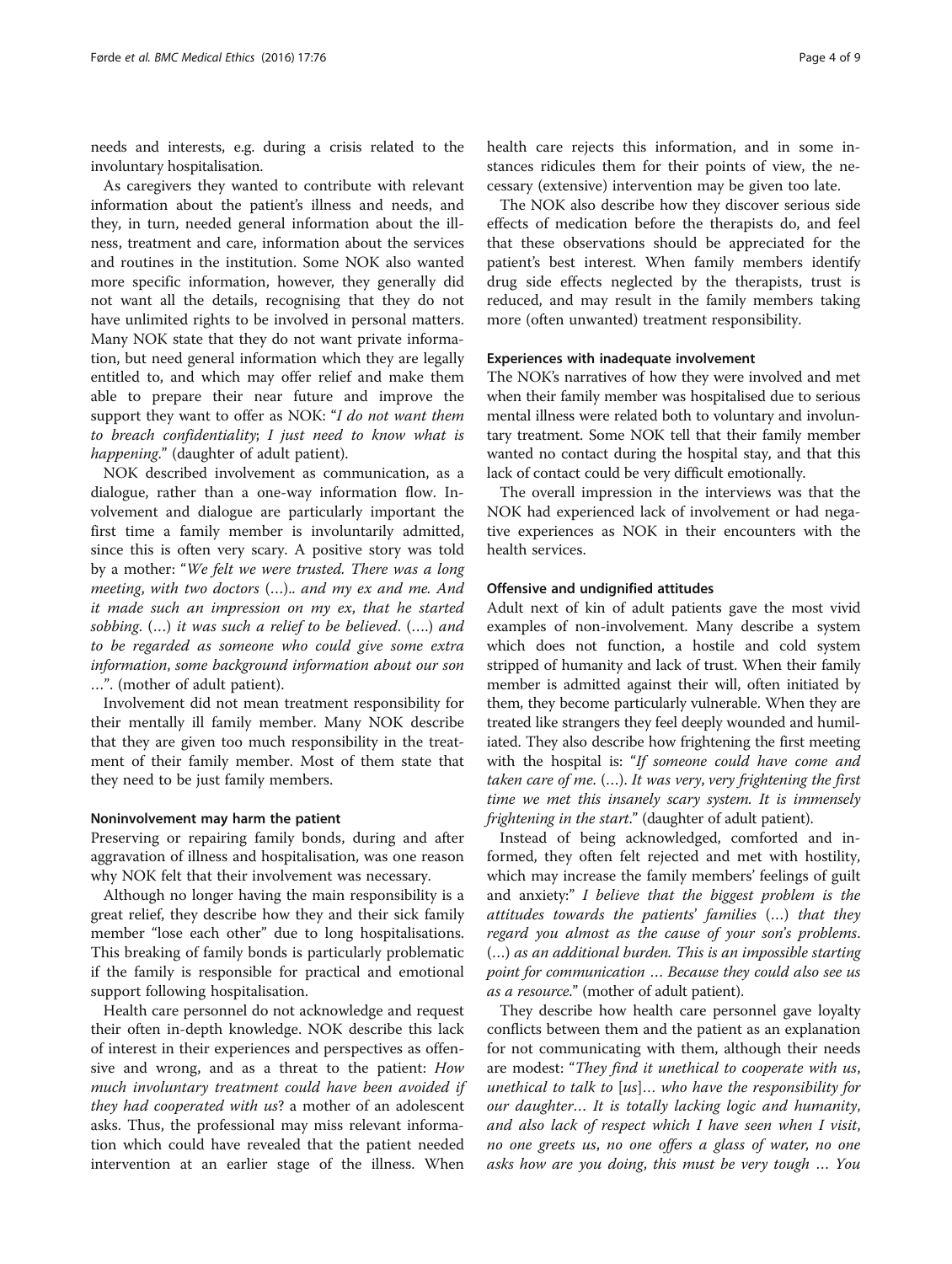are not taken seriously, you are not met …" (mother of adult patient).

In all the interviews, dialogue and lack of information are described as major problems. In involuntary hospitalisation, they worry about the consequences that this may have for the patient.

The NOK describe a health care system which is fragmented. Plans are not being made, neither for the hospital stay nor for the time after, or shared with the NOK. According to them, lack of long-term plans also reduces the value and effect of the hospital stay. "I have experienced that they call on Friday at two o'clock: 'Hey, your mother will come home today, and she cannot be left alone (…). Yyou have to look after your mother.' No question (…) It is your responsibility." (daughter of adult patient).

## Information and the dominating legal focus

The family members describe how they are met with information about legal regulations, in particular the rights to file a complaint about coercive measures on behalf of the patient, and that the therapists put great emphasis on sharing necessary information related to these formulations in the law. This information may feel cold and alienating. They describe health care personnel as "afraid of the law": "… what I have received after he was hospitalised is letters, actually cold letters saying: 'For your information, today S has been physically restrained.' Many letters, every time it is like … (starts crying) (…) They have not talked to me at all about his condition when he is exposed to coercion. Nobody has talked, but I get letters and no one to talk to. (…) And when I call, asking how is he doing: "We have to protect his right to confidentiality." (…) Not to know anything, not to get through to him, to know how he really is doing. (…) How can I help improve his situation, how can I cooperate? (...) How can I help my son, be there for him?" (mother of adult patient).

That 16-year-olds are legally responsible for their health care is seen as wrong by the NOK of young patients who are totally dependent on them and their surroundings. The patient's dependence on the NOK is often not acknowledged by the health care personnel, who seem to focus on some parts of the law only. Lack of information is especially difficult for these parents who described years of worry and a deep feeling of responsibility for their suffering children who at the age of 16 may be formally responsible for their own health care decisions: "… A wall came up at the age of 16. (…) She is living at home, and she is still in school (…) and she is my responsibility … And I have no say." (parent of adolescent).

In all the interviews, the next of kin describe situations in which health personnel seem to justify inhumane action through the law, not using common reasoning, good clinical judgment or humane considerations. Sometimes the health professionals seem to apply the law wrongfully through neglecting clauses in the law, e.g.in the cases in which the patients are not mentally competent, they, according to the participants, wrongfully give confidentiality as an explanation for not involving and informing NOK.

# Experiences with positive involvement

Although some NOK describe health personnel who have tried to take care of them, these stories are rare in the interviews. These exceptions are described as being linked to the personality of the health care worker, to the ability to relate to the patient's family in a good way, as a sign of proficiency and as a sign of individuals who have managed to keep their humanity intact in an inhuman system: "Health care personnel are part of the system, individuals who do the best they can within the frames they have to work. And we have a fantastic psychologist. He is so positive, he lifts people up." (mother of adult patient).

The importance of being seen and treated as a human being, with respect is emphasised: "I remember the first days, we visited him every day, and I felt it was a place where a lot of people "were riding their horses," almost warlike. Heavy things going on in there! And then suddenly someone stopped and looked at me: Hey, there you are, how are you? And just because someone was caring and asking, I started to sob. (…) Because they saw me. (…). I remember the few times someone looked at me, it was heartwarming, it meant so much, even though it was nothing big, just to be seen and smiled at and stuff". (daughter of adult patient).

The mother of a 24 year old boy also told that she started to cry when the staff greeted her and asked how she was doing: "A few times, somebody saw me, maybe they smiled through the glass door, those little things, it really warmed me, it meant a lot". She also talked about having been in dialogues about medication for her son; she was informed, allowed to ask questions, she was involved in discussions about medication and possible side effects. One mother of an adolescent participated in a parent education program where the physician who was responsible said that she could phone him anytime. She felt so relieved about that, but she phoned him only once. However, comments like: "Just call us if you need anything" may be of little help since the system is very often impenetrable, and it may be difficult to find the right person to talk to when you need it. Thus, a contact person in the institution can give stability and facilitate communication. Stability is also strengthened by good communication within the health care team and between different parts of the health care system.

Early establishment of an open dialogue with the patient and the family members about the illness and hospital routines was seen as important for coping, increasing trust, reducing anxiety, and preparing for the time to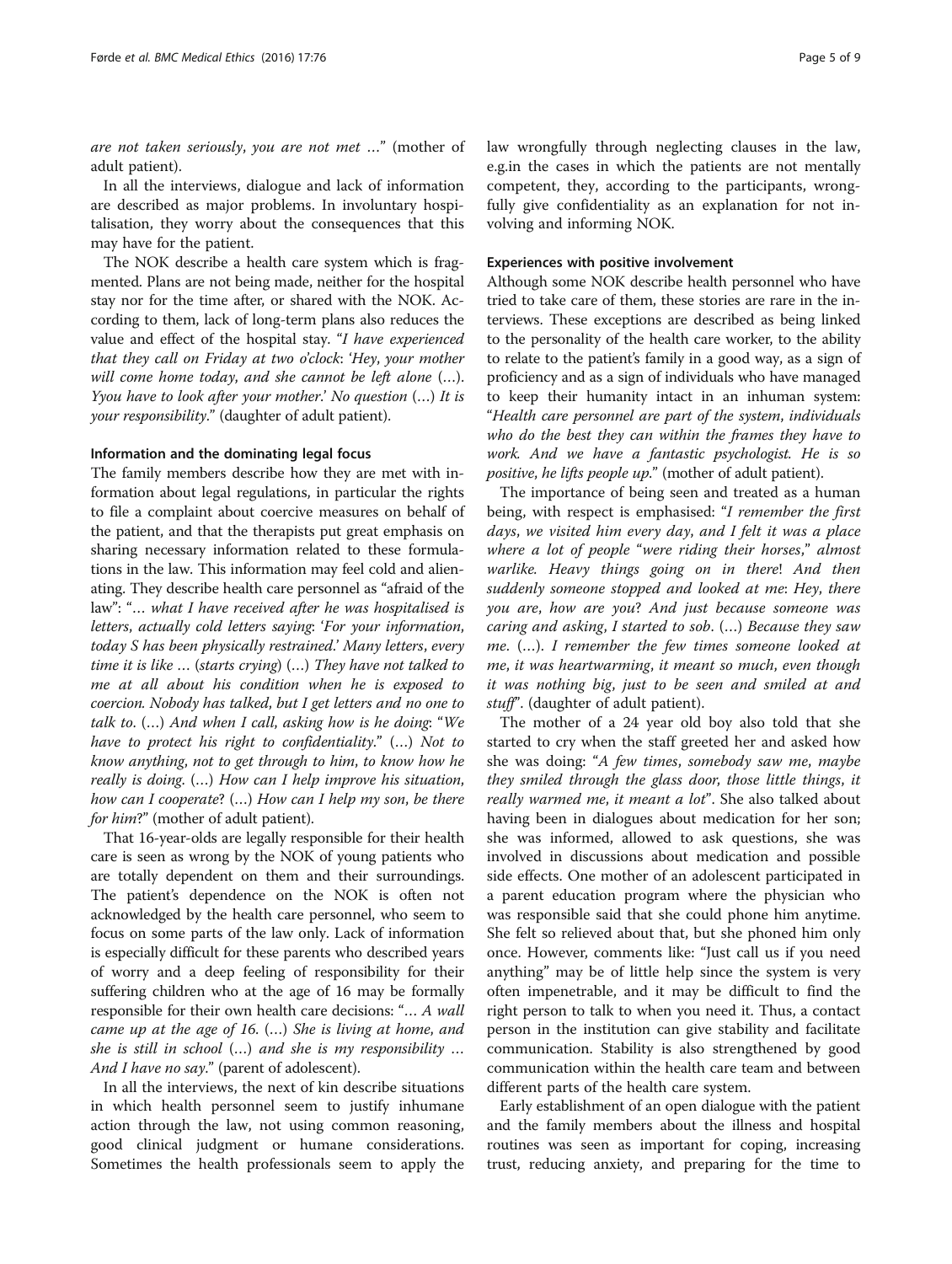come after hospitalisation. NOK also described how information must be repeated. The information they get early on, when everything is chaotic, and they are in a state of shock, is easily forgotten.

A mother described that for her it was important to be allowed to see the seclusion room, to be present there and share a slice of bread with her son. It helped the horror images she carried with her.

There was a need for staff to take more active responsibility for the family by calling them, inviting them to meetings, doing home visits or offering help to work more actively with sustaining relationship in more healthy periods. Further, they pointed to the importance of establishing or strengthening a network of family and friends. Networks consisting of health care professionals, family members and friends where they exchange information and take each other's perspectives were seen as valuable, may improve dialogue and involvement between the parties and strengthen the relationship between patient and NOK. The general practitioner is often a key person in the patient's network, as is a nurse who is available to the family members.

The mother of an adolescent gratefully tells about how they were helped in their reconciliation work: "When the time for discharge was approaching, my son and his nurse started to map his network, and his nurse discovered that he had a hard time in his relationship to me since he felt so bad about how he had behaved towards me. The nurse suggested that the three of us should meet and dialogue about it. She reserved time for it, and assisted my son and me in verbalising what was difficult, and we reconciled. We would not have coped as well with that on our own."

# **Discussion**

# Weaknesses and strengths in this study

The NOK of adult patients were recruited from NOK organizations which may recruit the most active, but possibly also the most frustrated part of the NOK population. Women dominate this group of participants. The data could possibly be different with a different gender balance. Our material consists of extensive interviews with NOK of a wide variety of patients with serious mental health problems and of different ages. We believe that our study adds knowledge to how NOK of patients who have been submitted to different kinds of involuntary treatment in mental health care want to be involved in the treatment of their family members. This group of NOK often carries a feeling of guilt for subjecting the patient to coercion and therefore their needs are particularly important.

Similar studies outside Norway confirm that NOK to adults as well as adolescents/children also experience lack of, or inconsistent, support and involvement [\[1](#page-7-0), [6, 7](#page-7-0), [14](#page-8-0)], and experience feelings of powerlessness and alienation by the way they are met [[22](#page-8-0)].

# The gap between public policies and practice-possible reasons

Guidelines from 2008 issued by The Norwegian Directorate of Health stress the importance of involvement of NOK in mental health care and they give many practical recommendations on how to do this correctly [[13\]](#page-8-0). The present study indicates that despite many public initiatives and despite evidence of the usefulness of sound family involvement, the NOKs still feel neglected, unappreciated and dismissed.

In the following we will discuss five possible reasons for this in light of our findings. First, the relatives seem to have a broader conception of involvement and emphasize different aspects of involvement than health law does; second, a strong and not always correct focus on legal matters in mental health care; third, very little emphasis on the role of NOK in professional ethics; fourth, organization of health services and resource constraints, and finally a conservative culture regarding the role of next of kin in mental health care. These reasons may also be helpful to understand deficient involvement of the NOK in voluntary mental health services.

1. Different conceptions and priorities

The interviews reveal that NOK's conception of involvement covers several "levels"; help to maintain relations and social bonds, being acknowledged as informal caregivers possessing and requiring important knowledge, and needs to being met as vulnerable human beings with their own needs for support, all these requiring communication and dialogue. Health law and health care ethics have mostly focused on the NOKs' role in decision making, as the seriously ill patient's representative, or to launch complaints in cases of coercion. In the NOK's descriptions of involvement this (legal) kind of involvement is barely mentioned.

2. Dialogue based on law

As mental health care has the rights and protection of the individual patient as its primary aim, knowing how to include the interests of the NOK in a way that does not threaten the individual patient's legal rights may be difficult. Even when law is interpreted correctly the legal "language" e.g. put forward in letters informing about coercive measures, may be experienced as cold and downgrading. The NOK describe that confidentiality considerations are given as a reason for not talking to and involving the NOK, even when there is a high probability that the patient's competence to consent is lacking. To this adds that most of the information NOK request is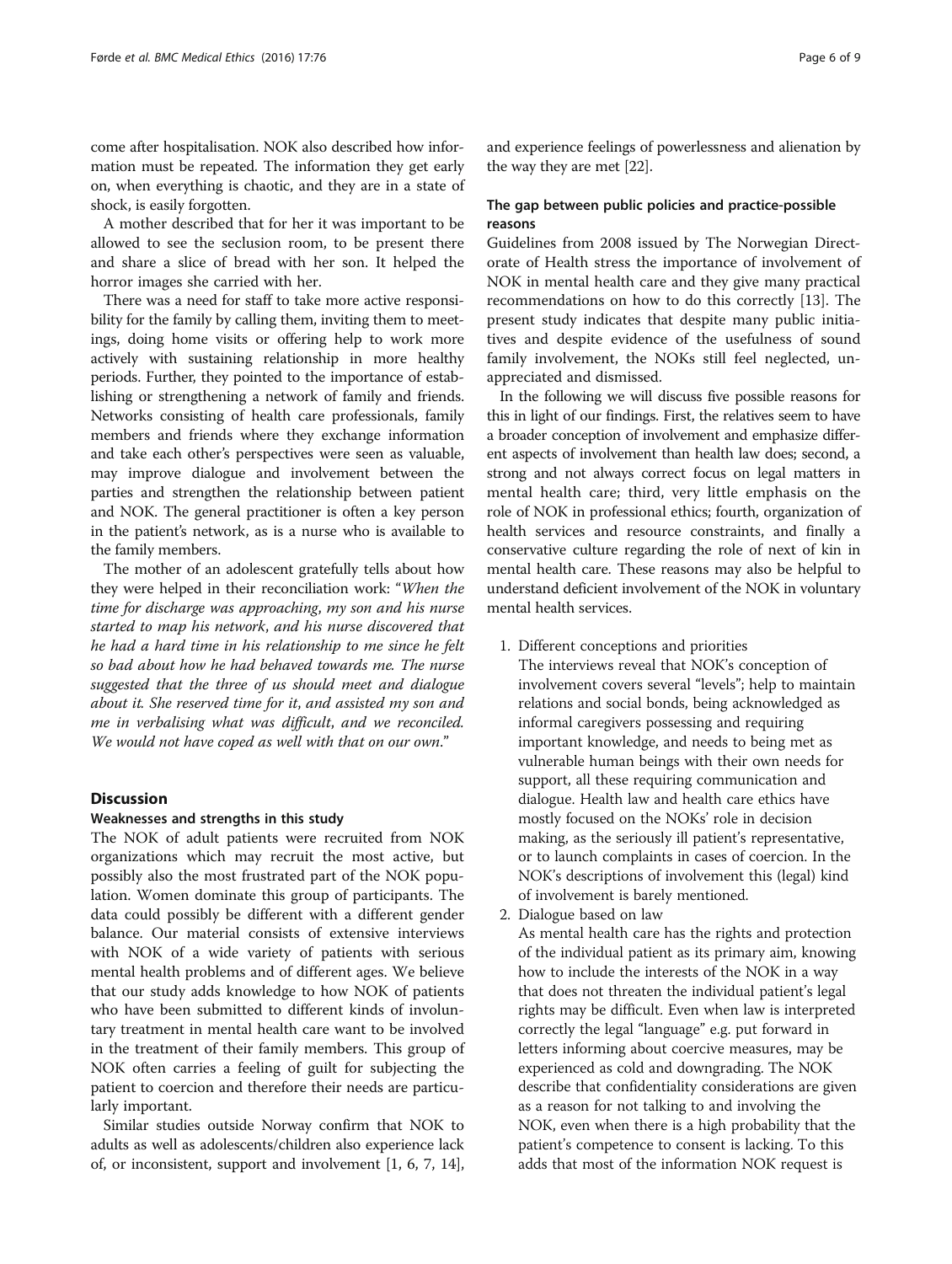not against law, but general information which may ease NOK's tension and improve coping. Furthermore, acknowledging the NOK's role as informal caregivers possessing valuable knowledge, does not threaten confidentiality.

Norwegian law regulating mental health care may be confusing. NOK have the right to be informed about coercive interventions-but just enough information to be able to make a complaint. If the patient lacks competence to consent the NOK's right to information is more extensive. However, as lack of competence to consent is not a formal criterion for coercive measures in mental health care, the patient's competence is rarely assessed and more extensive possibilities to inform the NOK are forfeited. Our data indicate insufficient legal knowledge e.g. about the parent's right to information for patients between 16 and 18 years where the parents are entitled to information that is necessary to fulfil parental responsibilities (up to the age of 18). However, as a main rule, except in cases of coercion, if the patient is competent to consent, Norwegian health law treats the NOK as any stranger. This is a paradox since cooperating health care professionals may share information among themselves without asking the patient. Informal caregivers with heavy responsibilities for the patient's functioning have no corresponding right to receive information necessary to fulfill their role as informal carers in the patient's best interests.

3. Ethical considerations

Professional codes of ethics and health care ethics have, as health law, a strong focus on the individual patient and on decision making. However, as seen in our interviews, NOK of mentally ill patients have needs and roles which go far beyond substitute decision-making. Information and a good dialogue between the caregivers and NOK are vital both for the patient and the NOK. This does not mean that information sharing is an ethically simple issue. There is no straightforward border between relevant information (adapted to each patient's situation) given in a language which is empathic and understandable for family members and information which is too private or intimidating. One way to solve this, while still respecting patient autonomy, is to discuss with the patient the need to share information with family, when the patient's illness is not too severe. There may be obvious conflicts of interests between patients and their family. Patients may have good reasons to keep a distance to their families. To involve NOK in an ethically acceptable way when NOK have a negative influence on the patient's mental health may be a delicate balance. Attention and support to these relatives may be a provocation

for some patients and must be based on good ethical judgment in each individual case. Neglect or exclusion of the NOK is probably not a good way to deal with family conflicts in cases of severe mental illness. The emphasis on family ethics should be strengthened in the education of health care personnel and in medical ethics [\[23,](#page-8-0) [24\]](#page-8-0). It is thought-provoking that the role of NOK has barely any place in the (extensive) professional ethics rules for Norwegian doctors and psychologists, and a limited place for nurses' ethics guidelines.

4. The organization of the services and resources Fragmentation of mental health care, and lack of cooperation between different levels of health care may hamper the establishment of a network around the patient, which includes the NOK who are willing to be involved. Many of the interviewed NOKs have some positive experiences with family involvement in services that are more focused on voluntariness and cooperation, e.g. community services which in Norway, by and large, have no legal authority to use coercion. Available and feasible ways to improve NOK involvement are not well integrated in many services. If the services are unavailable when the patient is still motivated to get voluntary treatment and care, the NOK may feel forced to become more actively involved than they would like to, including initiating involuntary admission. Lack of available services, being the initiator of coercion, experiences of ineffective coercive measures, and feelings of guilt may create difficult barriers to trust and cooperation between the patient, the NOK, and the professionals. Resource limitations may be given as reasons for lack of involvement of NOK. If NOK are met with hostility and a lack of friendly and empathic communication, this may worsen their situation as caregivers. Small changes in attitudes, communication and information sharing between health care personnel and NOK can easily be done within acceptable time limitations. Resource limitations can hardly justify status quo [[5\]](#page-7-0). If health care can help NOK to cope better with the (often heavy) responsibility this may even save resources by preventing hospitalisation. The same goes for active support in necessary repair of family bonds. Emphasis on stability of personnel, on creating good networks within the institution and between primary health care, the family and the institution may, on the contrary, both save resources and protect the interests of the patient as well as the next of kin. Whether resources spent on time consuming, emotional support to NOK individually can be defended, is another question.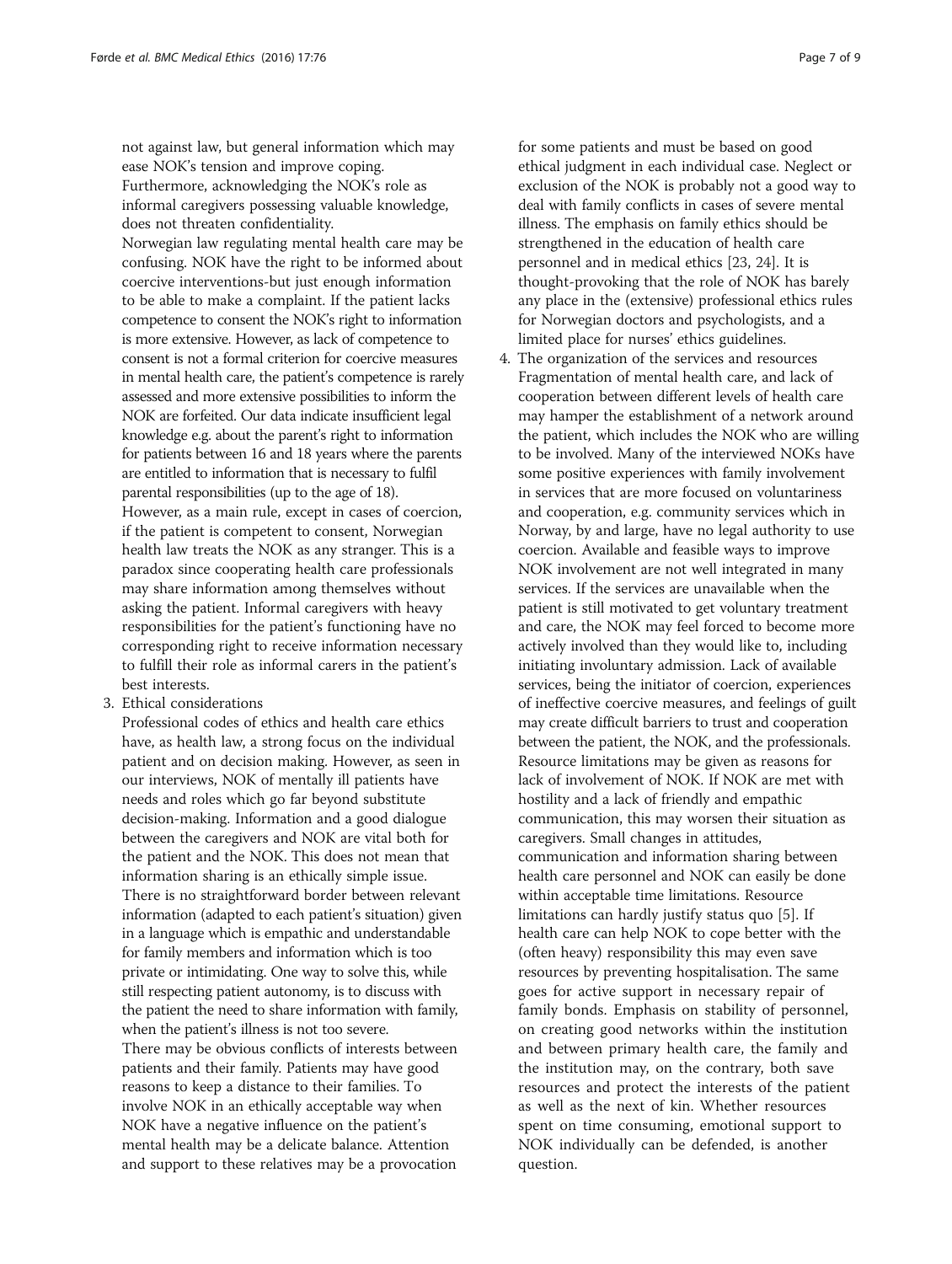<span id="page-7-0"></span>5. Changing the culture in mental health care Mental health care has been influenced by a biomedical paradigm focusing on the individual patient, and other paradigms with particular assumptions and beliefs, e.g. about causes and solutions to severe mental illness. How the work is organized will also influence culture, and vice versa. The interviews reveal that many NOK feel offended, ignored and treated as the cause of the patient's illness. Many of these negative experiences seem avoidable. A change in attitude towards caregivers is needed in mental health care to value the caregivers' role [1, 5, 7, 10, [15,](#page-8-0) [17\]](#page-8-0). If culture influences the help that the patient receives in a negative way, more active measures than guidelines need to be taken. Ethics reflection groups and ethics committees may strengthen awareness and knowledge on the role of NOK, on legal regulations and on ethical dilemmas related to confidentiality, and the role of NOK in clinical practice. This work may over time change culture more effectively than guidelines. Furthermore, active measures must be taken by the professionals, by administrators, policy makers and the ones responsible for education, together with patients and NOK.

# Conclusions

Although health care organisers and next of kin organisations for many years have emphasised a need to strengthen health care's involvement of family members of seriously mentally ill persons, the involvement is still far from satisfactory. This fact is a threat to the health of the next of kin, to the patient and to an effective use of formal and informal health care. Our study shows that next of kin often are met in a way which adds to their anxiety, sorrow and guilt when their seriously ill family member is subjected to coercive measures. Active measures to change the mental health care culture, including increased knowledge in family ethics and law for health professionals, must be taken. Clinical ethics support may increase consciousness and competence among health care personnel and contribute with meetingplaces where difficult ethical dilemmas concerning involvement of NOK can be discussed.

# **Endnotes**

<sup>1</sup>Also described as informal caregivers, relatives, family or social network

# Additional files

[Additional file 1:](dx.doi.org/10.1186/s12910-016-0159-4) Interview quide to next of kin of adult patients. (DOCX 23 kb)

[Additional file 2:](dx.doi.org/10.1186/s12910-016-0159-4) Interview quide to next of kin of adolescents. (DOCX 28 kb)

#### Abbreviation NOK: Next of kin

Acknowledgements

### None.

#### Funding

The project was funded by The Norwegian Directorate of Health.

#### Availability of data and materials

The data used in this article are not available for sharing as they will be used for subsequent scientific analyses.

# Authors' contributions

RF has participated in the planning of the study and has had the main responsibility for the analysis of the data and the elaboration of the manuscript. RN has participated in the planning of the study, has had the main responsibility for the interviews, and has participated in the analysis of the data and the elaboration of the manuscript. MHH has RP have participated in the planning of the study, have participated in the interviews together with RN, have both participated in the analysis of the data and the elaboration of the manuscript. All authors read and approved the final manuscript.

#### Competing interests

None of the authors have competing interests.

#### Ethics approval and consent to participate

The study was approved by the National Data Protection Official for Research (project number 31302) and the local research committee at the participating hospitals. All participants gave informed written consent based on written and oral information about the project. We encouraged confidentiality about the sick family member, to protect their privacy and confidentiality regarding information shared in the group. Participant and patient anonymity is preserved in the text.

### Received: 29 April 2016 Accepted: 10 November 2016 Published online: 24 November 2016

#### References

- 1. Goodwin V, Happell B. Consumer and carer participation in mental health care: the carer's perspective: part 1 - the importance of respect and collaboration. Issues Ment Health Nurs. 2007;28(6):607–23. doi[:10.1080/01612840701354596](http://dx.doi.org/10.1080/01612840701354596).
- 2. Jankovic, J., Yeeles, K., Katsakou, C., Amos, T., Morriss, R., Rose, D.,...Priebe, S. (2011). Family Caregivers' Experiences of Involuntary Psychiatric Hospital Admissions of Their Relatives - a Qualitative Study. PLoS One, 6(10). doi: [10.1371/journal.pone.0025425](http://dx.doi.org/10.1371/journal.pone.0025425)
- 3. Kjellin L, Andersson K, Candefjord IL, Palmstierna T, Wallsten T. Ethical benefits and costs of coercion in short-term inpatient psychiatric care. Psychiatr Serv. 1997;48(12):1567–70.
- 4. Pharoah, F., Mari, J., Rathbone, J., & Wong, W. (2010). Family intervention for schizophrenia. Cochrane Database Syst Rev(12), CD000088-CD000088. doi: [10.1002/14651858.CD000088.pub2](http://dx.doi.org/10.1002/14651858.CD000088.pub2)
- 5. Szmukler GI, Bloch S. Family involvement in the care of people with psychoses. An ethical argument. Br J Psychiatry. 1997;171:401–5.
- 6. Awad AG, Voruganti LN. The burden of schizophrenia on caregivers: a review. Pharmacoeconomics. 2008;26(2):149–62.
- 7. Rowe J. Great expectations: a systematic review of the literature on the role of family carers in severe mental illness, and their relationships and engagement with professionals. J Psychiatr Ment Health Nurs. 2012;19(1):70–82. doi:[10.1111/j.1365-2850.2011.01756.x](http://dx.doi.org/10.1111/j.1365-2850.2011.01756.x).
- 8. Weimand BM, Hall-Lord ML, Sallstrom C, Hedelin B. Life-sharing experiences of relatives of persons with severe mental illness - a phenomenographic study. Scand J Caring Sci. 2013;27(1):99–107. doi[:10.1111/j.1471-6712.2012.01007.x.](http://dx.doi.org/10.1111/j.1471-6712.2012.01007.x)
- 9. Hurst S, Førde R, Reiter-Theil S, Slowther AM, et al. Physicians' view on resource availability and equity in four European health care systems. BMC Health Serv Res. 2007;7:137. doi:[10.1186/1472-6963-7-137.](http://dx.doi.org/10.1186/1472-6963-7-137)
- 10. Slade M, Pinfold V, Rapaport J, Bellringer S, Banerjee S, Kuipers E, Huxley P. Best practice when service users do not consent to sharing information with carers. British J Psych. 2007;190:148–55. doi[:10.1192/bjp.bp.106.024935](http://dx.doi.org/10.1192/bjp.bp.106.024935).